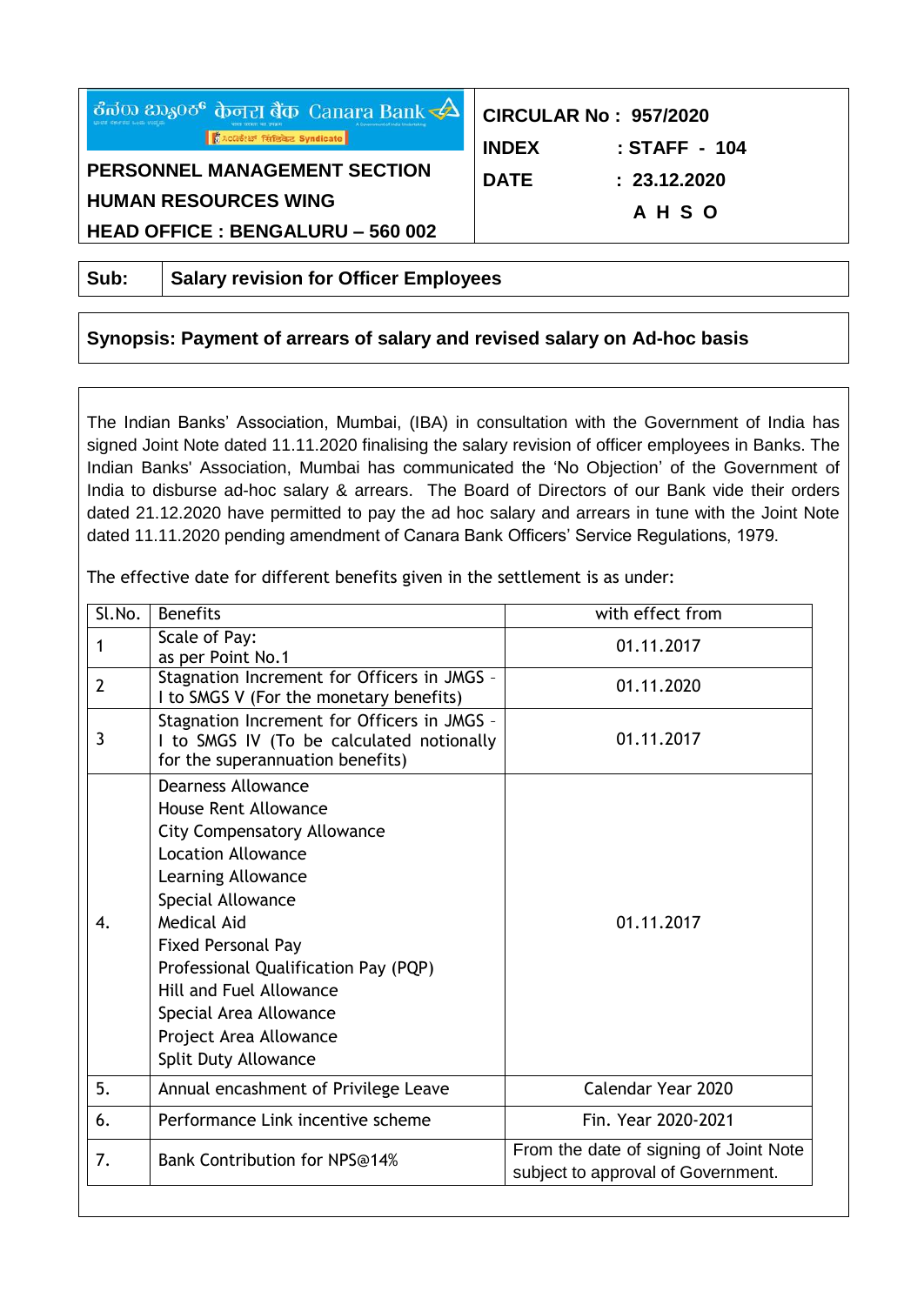| Sl.No. | <b>Benefits</b>      |                                                                                                                             |                               |                                                                                          |                        | with effect from |            |       |  |
|--------|----------------------|-----------------------------------------------------------------------------------------------------------------------------|-------------------------------|------------------------------------------------------------------------------------------|------------------------|------------------|------------|-------|--|
| 8.     |                      | <b>Deputation Allowance</b><br>Halting Allowance<br>Mid Academic Year Transfer Allowance<br><b>Compensation on Transfer</b> |                               |                                                                                          |                        |                  | 01.11.2020 |       |  |
|        |                      |                                                                                                                             |                               | The details of revision in various components of salary & other allowances are as under: |                        |                  |            |       |  |
| 1)     | <b>Scales of Pay</b> |                                                                                                                             |                               |                                                                                          |                        |                  |            |       |  |
|        | Scale I -            | 36000                                                                                                                       | <u>1490</u><br>$\overline{7}$ | 46430                                                                                    | 1740<br>$\overline{2}$ | 49910            | 1990<br>7  | 63840 |  |
|        | Scale II -           | 48170                                                                                                                       | 1740<br>1                     | 49910                                                                                    | 1990<br>10             | 69810            |            |       |  |
|        | Scale III -          | 63840                                                                                                                       | 1990<br>5                     | 73790                                                                                    | 2220<br>2              | 78230            |            |       |  |
|        | Scale IV -           | 76010                                                                                                                       | 2220<br>4                     | 84890                                                                                    | 2500<br>2              | 89890            |            |       |  |
|        | Scale V -            | 89890                                                                                                                       | 2500<br>$\overline{2}$        | 94890                                                                                    | 2730<br>$\overline{2}$ | 100350           |            |       |  |
|        | Scale VI -           | 104240                                                                                                                      | 2970<br>4                     | 116120                                                                                   |                        |                  |            |       |  |
|        | Scale VII - 116120   |                                                                                                                             | 3220<br>4                     | 129000                                                                                   |                        |                  |            |       |  |

#### *Fitment:*

Fitment shall be stage-to-stage, i.e. on corresponding stages from 1<sup>st</sup> stage onwards and the increments shall fall on the anniversary date as usual.

## **2) Stagnation Increments**

- a) Officers in JM Grade Scale I who have moved to scale of pay for MMG Scale II in terms of Regulation 5 (b) after reaching maximum of the higher scale are presently eligible for four stagnation increments. With effect from 1st November, 2017, these officers will be eligible for five stagnation increments. The first four stagnation increments will be released after every two completed years of service, of which first two shall be Rs.1990/- each and next two shall be Rs. 2220/- each. The fifth stagnation increment of Rs.2220/- will be released two years after receipt of fourth stagnation increment or w.e.f 1<sup>st</sup> November 2017, whichever is later.
- b) Officers in MMG Scale II who have moved to Scale of Pay· for MMG Scale III in terms of Regulation 5 (b) after reaching maximum of higher scale are presently eligible for four stagnation increments. With effect from. 1<sup>st</sup> November, 2017 these officers will be eligible for five stagnation increments. First four stagnation increments of Rs.2220/- will be released after every two completed years of service after reaching the maximum on the higher scale. The fifth stagnation increment of Rs.2220/- will be released two years after release of fourth stagnation increment or w.e.f. 1<sup>st</sup> November, 2017, whichever is later.
- c) Officers in substantive MMG Scale III i.e. those who are recruited in or promoted to MMG Scale III are presently eligible for five stagnation increments. These officers shall now be eligible for total six stagnation increments. First four stagnation increments of Rs. 2220/-· after every two completed years and next two increments of Rs. 2500/- each, two years after receipt of the fourth stagnation increment. The sixth stagnation increment of Rs. 2500/- will be released two years after release of fifth stagnation increment or w.e.f. 1<sup>st</sup> November 2017, whichever is later.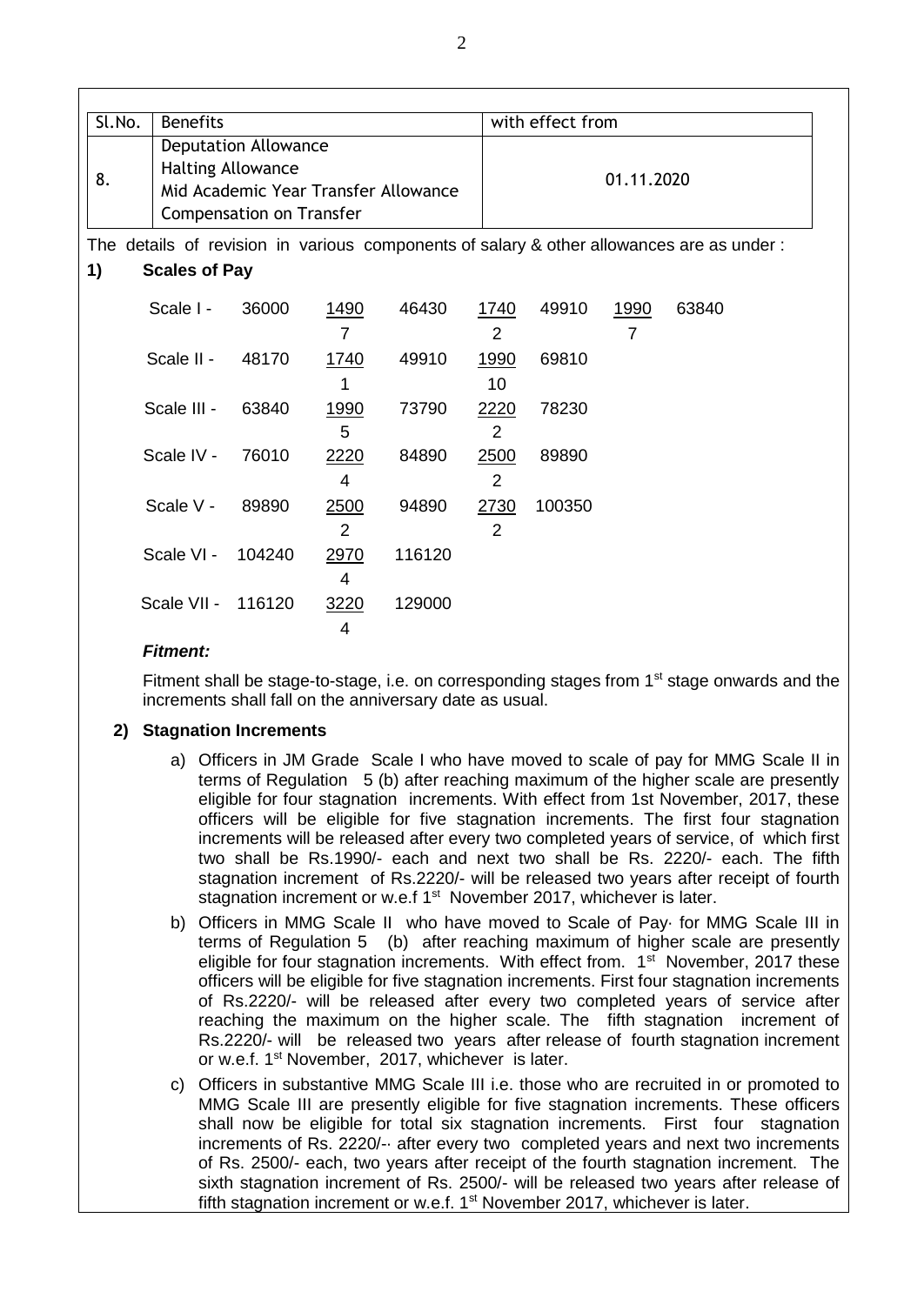- d) Officers in SMG Scale IV are presently eligible for one stagnation increment of Rs. 2500/- two years after reaching maximum of scale. These officers will now be eligible for one additional stagnation increment of Rs. 2730/- after two years of receipt of first stagnation increment or w.e.f. 1.11.2017, whichever is later.
- e) Provided further that the Stagnation increment/s received by the Officers from Scale I to Scale IV who are/were in service of the banks as on 1st November, 2017 as per periodicity hereinbefore would be readjusted from three year periodicity to two year periodicity from the date of reaching their maximum and officer .shall be notionally eligible for stagnation increments w.e.f 01.11.2017 in terms of this Joint Note as per the revised periodicity which will qualify for superannuation benefits. However, monetary benefit on account of such revised .and readjusted periodicity of stagnation increment/s shall be payable from 1<sup>st</sup> November, 2020 or the actual date of entitlement, whichever is later.
- f) Officers in SMGS V shall be eligible for one stagnation increment of Rs.2970/- two years after reaching the maximum of scale or w.e.f. 01.11.2020, whichever is later.

## **3) Dearness Allowance**

On and from 1.11.2017, Dearness Allowance shall be payable for every. rise or fall of four points over 6352 points in the quarterly average of the All India Average working Class Consumer Price Index (General) Base 1960= 100 at 0.07% of Pay. The revised rates of Dearness Allowances for the respective quarters from November 2017 to November 2020 are provided in Annexure 3.

## **4) House Rent Allowance (w.e.f. 01.11.2017)**

|      | Major "A" Class Cities and Project Area Centres in Group A | 9 % of Pay |
|------|------------------------------------------------------------|------------|
| ii)  | Other places in Area I and Project Area Centres in Group B | 8 % of Pay |
|      | and State of Goa                                           |            |
| iii) | Other places                                               | 7 % of Pay |

Provided that if an officer produces a rent receipt, the House Rent Allowance payable to him/her shall be the actual rent paid by him/her for the residential accommodation in excess over 0.50% of Pay in the first stage of the Scale of Pay in which he/she is placed with a maximum of 150% of the House Rent Allowance payable as per aforesaid rates mentioned in Column II above.

## *Note:*

The claims of officer employees for House Rent Allowance linked to the cost of their ownership accommodation shall also be restricted to 150% of House Rent Allowance as hitherto.

## **5) City Compensatory Allowance (w.e.f. 01.11.2017)**

|     | Area                                                                                                          | Rate             |
|-----|---------------------------------------------------------------------------------------------------------------|------------------|
|     | Places in Area 1 and above; and in the State of Goa                                                           | Rs. 1,400/- p.m. |
| ii) | Places with population of five lakhs and over and State<br>Capitals and Chandigarh, Puducherry and Port Blair | Rs. 1,150/- p.m. |

# **6) Location Allowance (Non-CCA Centres) (w.e.f. 01.11.2017)**

Effective 1.11.2017 a fixed allowance of Rs.700/- p.m. is payable to all Officers posted in areas other than the areas that are eligible for CCA. This fixed allowance shall not be· reckoned for payment of DA, superannuation benefits, viz, pension including NPS, PF and Gratuity.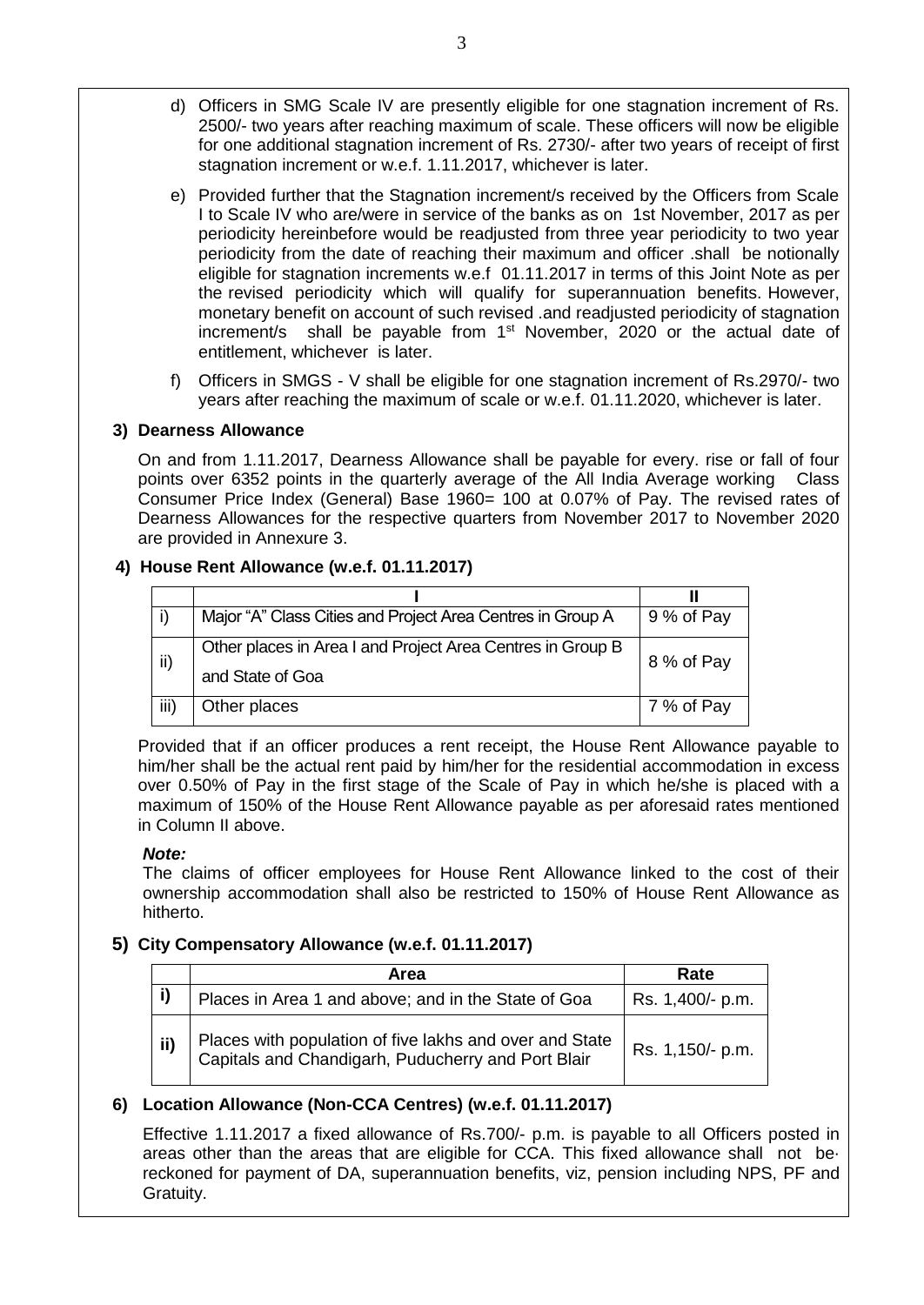## **7) Learning Allowance (w.e.f. 01.11.2017)**

With effect from 1.11.2017, Officers shall be paid Learning Allowance of Rs.600/- together with applicable Dearness Allowance thereon.

## **8) Special Allowance (w.e.f. 01.11.2017)**

With effect from 01.11.2017, officers shall be paid Special Allowance as under:

Scale I - III - - 16.4 % of Basic Pay + applicable Dearness Allowance thereon.

Scale IV - V – 19 % of Basic Pay + applicable Dearness Allowance thereon.

Scale VI - VII – 20 % of Basic Pay + applicable Dearness Allowance thereon.

*Note: The special allowance with applicable DA thereon shall not be reckoned for superannuation benefits, viz, pension including NPS, PF and Gratuity.*

## **9) Pension**

**(a)** As per extant regulations, pension payable to officers is based on the average of the emoluments drawn in the last ten months preceding the retirement of the officer in terms of Regulations 2 and 38 of the Pension Regulations. For the purpose of payment of pension, the Pay of the officer retiring on or after 1st November, 2017 will be taken on the basis of the Pay as is provided under this Settlement. However, in the case of officers who have retired from the services of the Banks, on or after 1st November 2017 but before 31<sup>st</sup> August 2018, since the period of preceding ten months will constitute pay both under this settlement as well as pertaining to settlement dated  $25<sup>th</sup>$  May 2015, in such case, the following procedures will be adopted for determining pension payable to them.

(i) For the period of ten months falling on and from 1st November, 2017, the actual Pay drawn by the officer under this Settlement; and

(ii) For the period falling prior to 1st November, 2017, the actual Pay drawn by the officer plus Dearness Allowance at the rate of 47.8 percent thereon will be notionally reckoned as Pay for the purpose.

With effect from 1st November 2017, the Pay as defined under Clause 6 of  $11<sup>th</sup>$  Bi-Partite Settlement dated 11.11.2020 and drawn by the officers who are members of the Pension Fund shall be taken into consideration for the purpose of calculation of pension as per the Pension Fund Rules/ Regulations in force.

## **(b) Option not to claim incremental commutation on revised basic pension**

Officers in service of the Banks as on 1st November 2017 and who - have retired thereafter but before the date of this Settlement and who had opted for commutation of pension will have an option not to claim incremental commutation on revised basic pension.

## **(c) Dearness Relief on Pension**

With effect from 1st November, 2017, in respect of officers who retired or died while in service on or after 1st November, 2017, Dearness Relief shall be payable at 0.07% per slab on the Basic Pension or Family Pension or Invalid Pension .or compassionate allowance as the case may be. Dearness Relief in the above manner shall be paid half yearly for every rise or fall of 4 points over 6352 points in the quarterly average of the All India Consumer Price Index for industrial workers in the series 1960= 100.

#### **10) Provident Fund**

(a) The Officers who are presently covered· under the Bank Employees' Pension Regulations, 1995/96 shall continue to contribute 10% of the Pay towards Provident Fund and there shall be no matching contribution.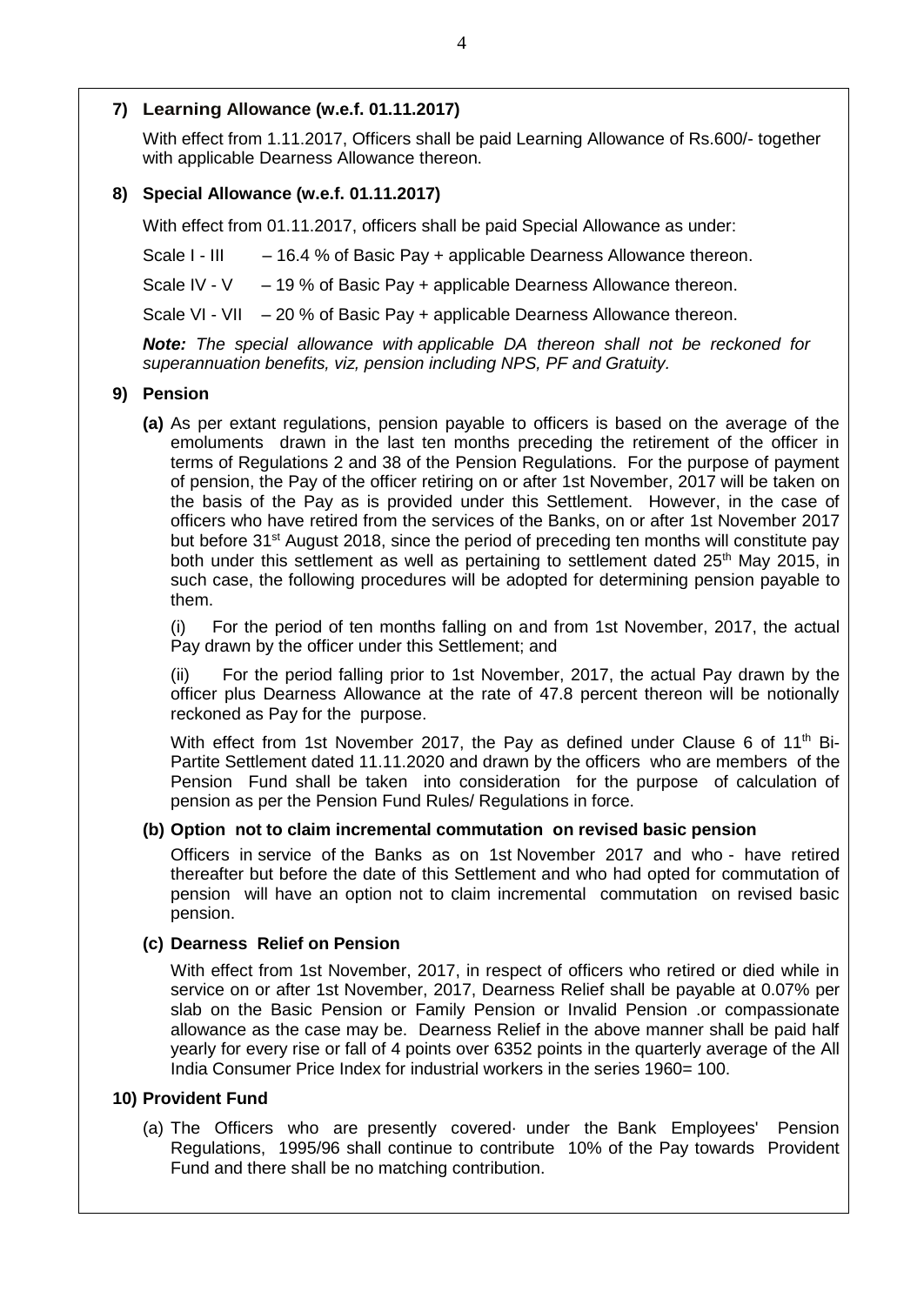(b) Officers who are presently covered under Contributory Provident Fund Scheme who did not opt for Pension Scheme available under Joint Note dated 27<sup>th</sup> April 2010 shall continue under the Contributory Provident Fund Scheme as hitherto

## **11) New Pension Scheme**

- (a) Officers, who are governed by New Pension Scheme w.e.f. 01.04.2010, will continue to contribute 10 % of pay plus Dearness Allowance and the Bank will make a contribution of 14 % of pay plus Dearness Allowance from the date of signing of Joint Note subject to approval of Government.
- **(b)** The service charges by the Service Provider/Fund Manager of NPS will be borne by the bank from the FY 2021.

## **12) Medical Aid**

On and from 1<sup>st</sup> November 2017, reimbursement of medical expenses shall be as under:

- a) Officers in JMG & MMG Scales Rs. 10,300/- p.a.
- b) Officers in SMG & TEG Scales Rs. 12,300/- p.a.

## **13) Recovery of House/Furniture Rent**

- **i.** House rent recovery shall be @ 0.50% of the first stage of the scale of pay in which the officer is placed or the standard rent for the accommodation, whichever is less.
- **ii.** Furniture rent recovery shall be @ 0.10% of the first stage of the scale of pay in which the officer is placed.

## **14) Fixed Personal Pay (w.e.f. 01.11.2017)**

Fixed Personal Pay together with House Rent Allowance shall be at the following rates and shall remain frozen for the entire period of service.

| <b>Scale/ Grade</b>  | <b>Increment</b><br><b>Component</b><br>(Rs.) | DA as on<br>01.11.2017<br>(Rs.) | Total F.P.P. payable where<br>bank's accommodation is<br>provided (Rs.) |
|----------------------|-----------------------------------------------|---------------------------------|-------------------------------------------------------------------------|
|                      | (A)                                           | B)                              | (C)                                                                     |
| <b>JMG Scale I</b>   | 1990                                          | 53                              | 2043                                                                    |
| MMG Scale II & III   | 2220                                          | 59                              | 2279                                                                    |
| <b>SMG Scale IV</b>  | 2500                                          | 66                              | 2566                                                                    |
| SMG Scale V          | 2730                                          | 73                              | 2803                                                                    |
| <b>TEG Scale VI</b>  | 2970                                          | 79                              | 3049                                                                    |
| <b>TEG Scale VII</b> | 3220                                          | 86                              | 3306                                                                    |

## *Note:*

- (i) F.P.P. as indicated in "C" above shall be payable to those officer employees who are provided with bank's accommodation.
- (ii) F.P.P. for officers eligible for House Rent Allowance shall be "A" + "B" plus House Rent Allowance payable on the last increment of the relevant scale of pay.
- (iii) The increment component of F.P.P. shall rank for superannuation benefits.
- (iv) Only officers who were in the service of the bank on or before 01.11.1993 will be eligible for F.P.P one year after reaching the maximum scale of pay they are placed.

## **15) Professional Qualification Pay (PQP) (w.e.f. 01.11.2017)**

(A) (i)Officers shall be eligible for professional qualification pay as under:  $(A)$ 

> Those who have passed only CAIIB - Part I / JAIIB Rs. 1020/- p.m. one year after reaching top of the scale.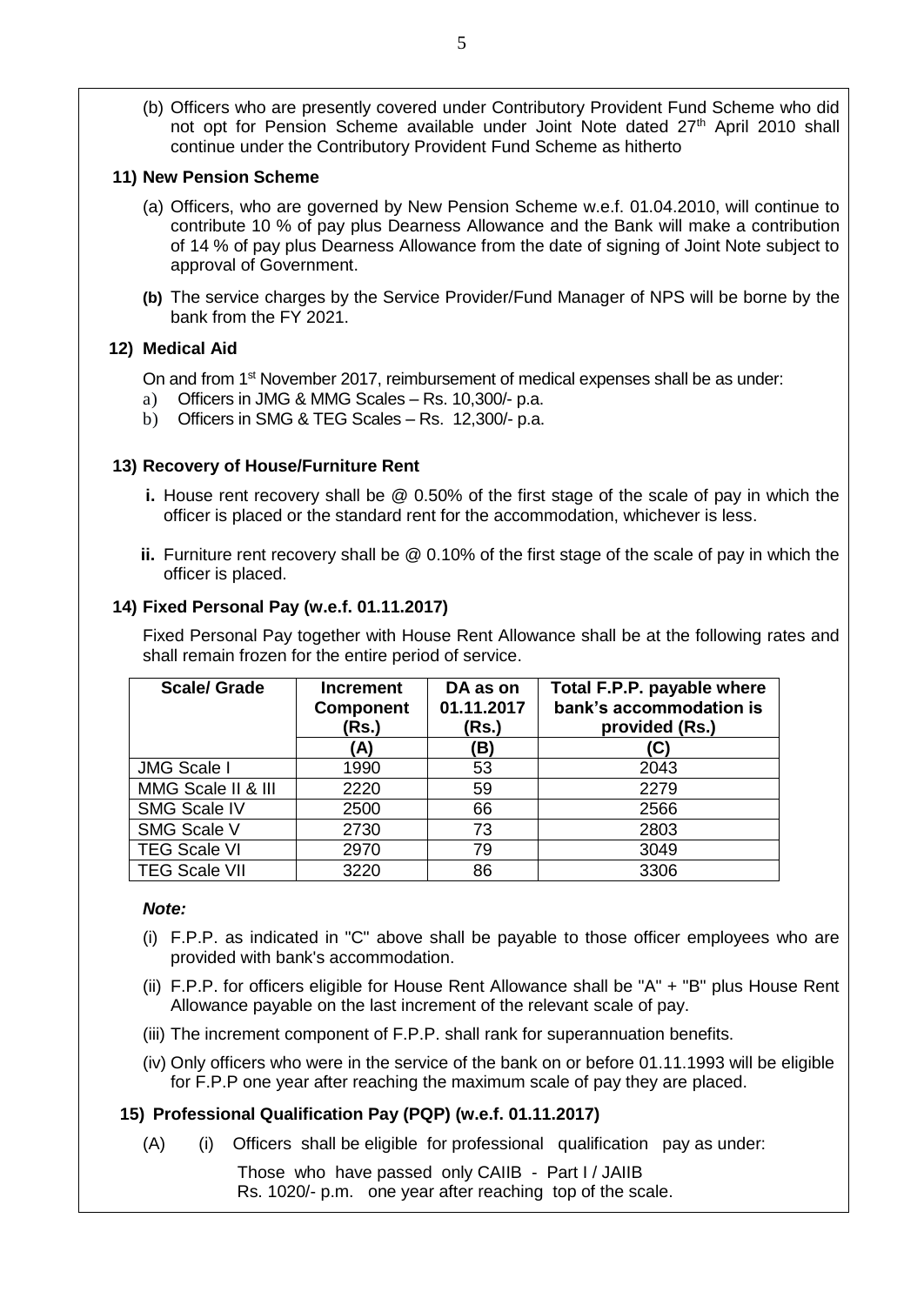- (ii) Those who have passed both parts of CAIIB
	- a. Rs. 1020/- p.m. one year after reaching top of the scale.
	- b. Rs. 2550/- p.m. two years after reaching top of the scale.
- (B) An Officer employee acquiring JAIIB/CAIIB (either or both parts) qualifications after reaching the maximum of the scale of pay, shall be granted from the date of acquiring such qualification the first installment of PQP and· the release of subsequent installments of PQP shall be with reference to the date of release of first installment of PQP.

## **16) Other Allowances**

#### **(i) Deputation Allowance (w.e.f. 01.11.2020)**

Deputation Allowance shall be at the following rates:

| An officer deputed to serve outside $\vert$ 7.75 % of Pay with a maximum of Rs.<br>the Bank                  | 6000/- p.m.                                     |
|--------------------------------------------------------------------------------------------------------------|-------------------------------------------------|
| An Officer deputed to an organisation  <br>at the same place or to the Training<br>establishment of the Bank | 4 % of Pay with a maximum of Rs.<br>3000/- p.m. |

## **ii) Hill and Fuel Allowance ( w.e.f. 01.11.2017 )**

|              | <b>Place</b>                                                          | Rate                       |
|--------------|-----------------------------------------------------------------------|----------------------------|
| a)           | Places with an altitude of 1000 metres and   2% of Pay subject to a   |                            |
|              | above but less than 1500 metres and $\vert$ maximum of Rs. 1125/-p.m. |                            |
|              | Mercara Town                                                          |                            |
| b)           | Places with an altitude of 1500 metres and                            | 2.5% of Pay subject to a   |
|              | above but less than 3000 metres.                                      | maximum of Rs. 1500/- p.m. |
| $\mathbf{C}$ | Places with an altitude of 3000 metres and   5% of Pay subject to a   |                            |
|              | above.                                                                | maximum of Rs. 3000/- p.m. |

## **iii) Halting Allowance ( w.e.f. 01.11.2020)**

| <b>Grade / Scales of Officers</b> | <b>Metro</b><br>(Rs.) | Major 'A'<br><b>Class Cities</b><br>(Rs.) | Area I<br>(Rs.) | <b>Other</b><br><b>Places</b><br>(Rs.) |
|-----------------------------------|-----------------------|-------------------------------------------|-----------------|----------------------------------------|
| Officers in Scale VI & above      | 2700                  | 1950                                      | 1650            | 1425                                   |
| Officers in Scale IV & V          | 2250                  | 1950                                      | 1650            | 1425                                   |
| Officers in Scale I/II/III        | 1950                  | 1650                                      | 1425            | 1200                                   |

## **iv) Special Area Allowance (w.e.f. 01.11.2017)**

At places where special area allowance is payable in terms of Regulation 23(ii) of Canara Bank Officers' Service Regulations, 1979, the said allowance shall be payable at rates as in Annexure-1.

## **v) Definition of Family**

Clause 14 (vii) of Joint Note dated 25.05.2015 is modified as under:

 For the purpose of medical facilities and for the purpose of leave fare concession, the· expression 'family' of an employee shall mean-

(a) the employee's spouse, wholly dependent unmarried children (including step children and legally adopted children) wholly dependent physically and mentally challenged brother/ sister with 40% or more disability, widowed daughters and dependent divorced/ separated daughters, sisters including unmarried/ divorced/ abandoned or separated from husband/ widowed sisters as also parents wholly dependent on the employee.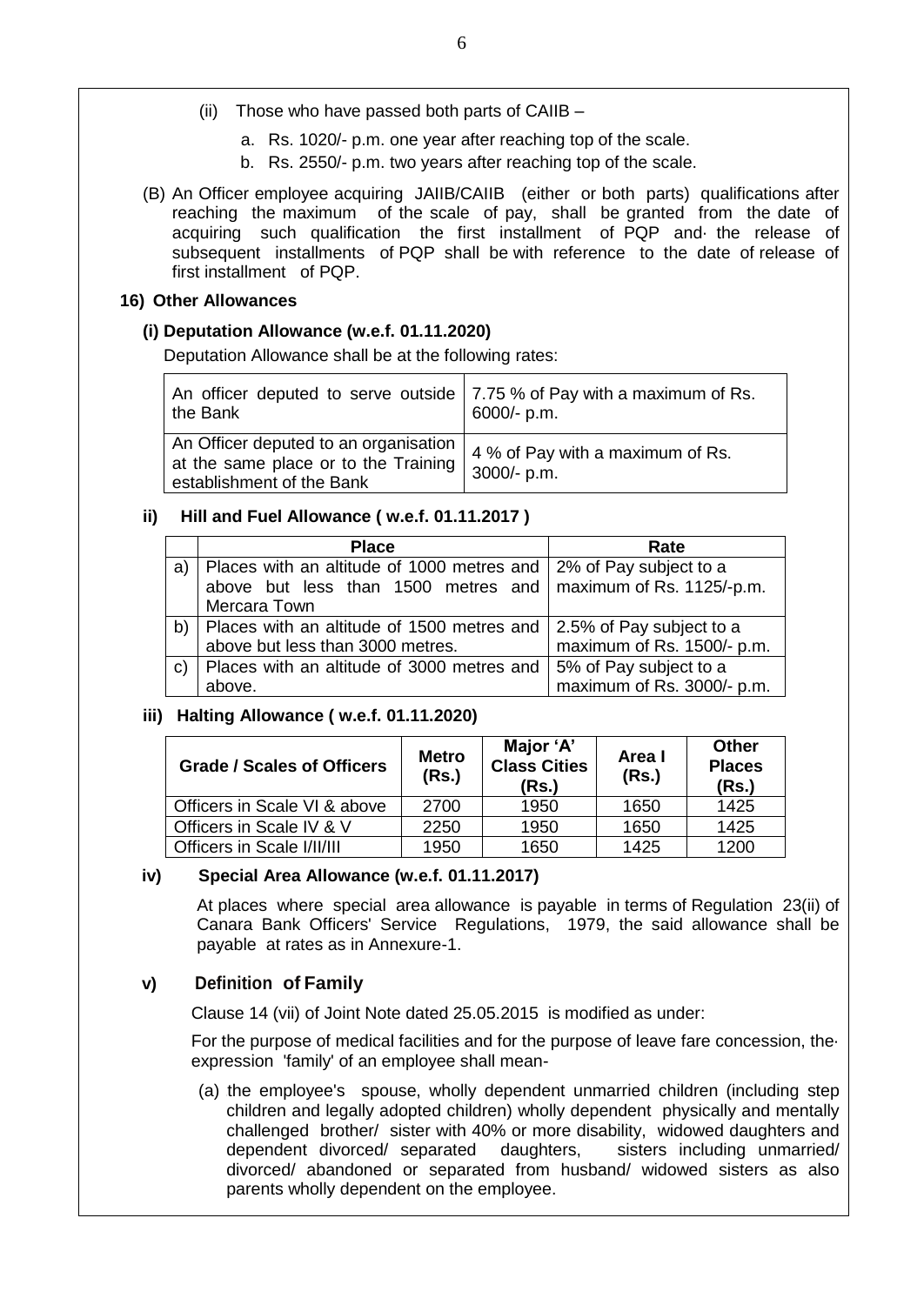- (b) The term wholly dependent family member shall mean such member of the family having a monthly income not exceeding Rs 12,000/- p.m, If the income of one of the parents exceeds Rs12,000/- p.m. or the aggregate income of both the parents exceeds Rs. 12,000/- p.m., both the parents shall not be considered as wholly dependent on the officer employee.
- (c) A married female employee may include her natural parents or parents-in-law under the definition of family, but not both, provided that the parents/parents-inlaw are wholly dependent on her.
- *Note:* For the purpose of medical expenses reimbursement scheme, for all employees, i.e. male/female any two of the dependent parents / parents-in-law shall be covered. The officer employee will have the choice to substitute either of the dependent or both.

**Physically challenged children of employees to be defined as dependent irrespective of age or marital status, subject to income criteria.**

## **17) Project Area Allowance** :

On and from 01.11.2017, Project Area Compensatory Allowance shall be payable at the following rates :

Project Areas falling in Group A – Rs. 600/- p.m. Project Areas falling in Group B – Rs. 525/- p.m.

## **18) Mid-Academic Year Transfer Allowance (w.e.f. 01.11.2020):**

On and from 01.11.2020, Mid-Academic Year Transfer Allowance shall be payable at Rs. 1650/- p.m. subject to other conditions.

#### **19) Split Duty Allowance**

On and from 01.11.2017, Split Duty Allowance shall be payable at Rs. 300/- p.m.

#### **20) Compensation on Transfer (w.e.f. 01.11.2020)**

An officer on transfer will be eligible to draw a lumpsum amount as indicated below for expenses connected with packaging, local transportation, insuring the baggage etc.

| <b>Grade/Scale of Officer</b>   | (Rs.)     |
|---------------------------------|-----------|
| Officers in Scale IV and above  | 30,000.00 |
| Officers in Scale I, II and III | 25,000.00 |

#### **21) Leave Rules:** As per annexure -2

#### **22) Annual encashmenrt of Privilege Leave:**

From the calendar year 2020, Privilege Leave encashment shall be permitted at the rate of 5 days for each calendar year at the time of any festival of the employee's choice. Employees who have completed 55 years of the age as on 01.01.2020 and above shall be entitled to encash at the rate of 7 days for each calendar year, till retirement as a onetime measure.

#### **23) Family Pension:**

Subject to approval by the Government, It is agreed that family pension shall be payable at the uniform rate of 30 percent of the Pay of the deceased employee and that there shall be no ceiling on the family pension.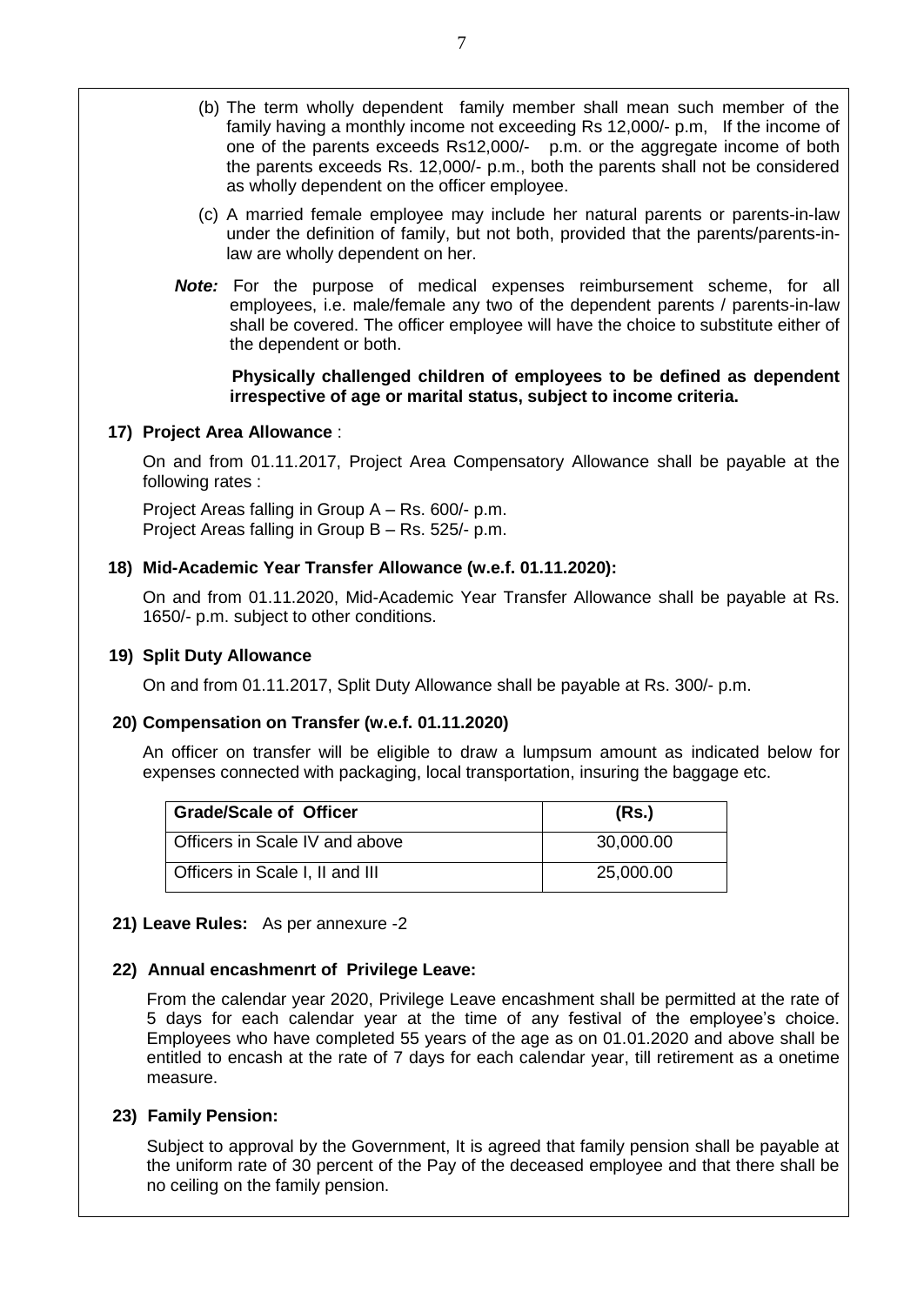## **24) Performance Linked Incentive Scheme:**

The wages settled during wage revision at Industry level are paid by all Banks uniformly, irrespective of the size of the Bank and their financial strength. In today's challenging environment, where there is stiff competition among Banks, a genuine need is felt to allow Banks to pay their employees something extra by way of encouragement as per the profitability and financial soundness of the respective Bank. In order to inculcate a sense of competition and also to reward the performance, the concept of Productivity Linked Pay was discussed and after discussion between the parties, it is agreed to introduce Performance Linked Incentive Scheme in Public Sector Banks which will be based on Operating Profit/Net Profit of the individual bank. The PLI shall be payable to all employees annually over and above the normal salary payable. The PLI matrix shall decide the amount payable to the employees (in number of days of pay = Basic + DA) depending on the annual performance of the Bank. All the employees shall get the minimum number of days of pay as incentive depending on where in the matrix the Bank's performance fits in, broadly as per Matrix as under:

| Sr No. | <b>YOY Growth in Operating Profit</b> | No. of Days for which salary (Basic<br>+ DA) shall be paid |
|--------|---------------------------------------|------------------------------------------------------------|
|        | $< 5\%$                               | Nil                                                        |
|        | 5% to 10%                             | 5 days                                                     |
| 3      | > 10% to 15%                          | 10 days*                                                   |
|        | >15%                                  | 15 days*                                                   |

 $*$  3<sup>rd</sup> and 4<sup>th</sup> slabs are payable only if the Bank has Net Profit, If a Bank has growth in operating profit of 5% & more, but there is no Net Profit, then minimum  $2^{nd}$  slab of 5 days will be payable.

The PLI will be applicable from FY 2020-21.

## **25) Date of Effect**

For payment of arrears, the benefits under various provisions as above shall be from  $1<sup>st</sup>$ November 2017, unless otherwise specified against the relevant provisions

## **THE FOLLOWING STEPS ARE TO BE ADHERED TO, IN CONNECTION WITH PAYMENT OF REVISED SALARY AND ARREARS OF SALARY ON AD-HOC BASIS:**

## **(A) REVISED SALARY ON AD-HOC BASIS:**

The salary for the month of January 2021 and onwards will be paid as per the revised scale of pay on ad-hoc basis pending amendment to the relevant Regulations of Canara Bank (Officers') Service Regulations, 1979.

The Stagnation increment/s received by the Officers from Scale I to Scale IV who are/were in service of the banks as on 1st November, 2017 as per periodicity hereinbefore would be readjusted from three year periodicity to two year periodicity from the date of reaching their maximum and officer .shall be notionally eligible for stagnation increments w.e.f 01.11.2017 in terms of this Joint Note as per the revised periodicity which will qualify for superannuation benefits. However, monetary benefit on account of such revised .and readjusted periodicity of stagnation increment/s shall be payable from 1st November, 2020 or the actual date of entitlement, whichever is later.

In addition, the Officer employees in Scale V shall be eligible for one stagnation increment of Rs 2970/- two years after reaching the maximum of scale or 01.11.2020, whichever is later.

In case of any discrepancy in the fitment advised, the officer employees are required to take up with the respective HRM Section by furnishing full details.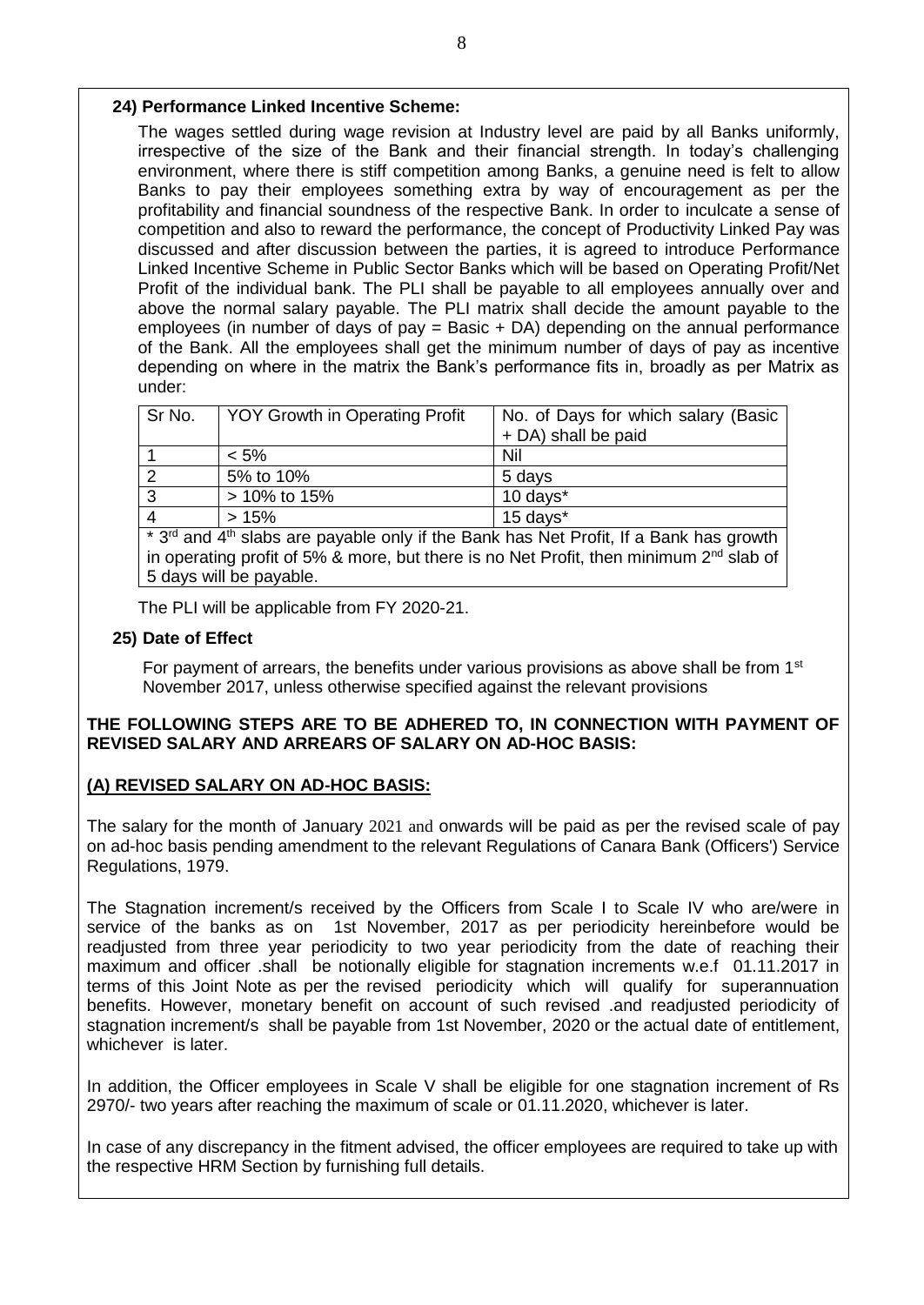# **(B) MEDICAL AID:**

The differential medical aid for the years 2017 to 2020 may be paid to Officer employees concerned in service on their making an application for reimbursement.

## **For the year 2017, the reimbursement of medical expenses under the medical aid scheme shall be enhanced proportionately for two months i.e. November and December 2017.**

Executives those who opted for reimbursement of medical expenses as per CBOSR, 1979 and those who promoted to Scale IV & above on or after 01.01.1999, are eligible for the differential medical aid. Executives those who opted for old scheme for reimbursement of medical expenses, are not eligible for the differential medical aid.

# **(C) RECOVERY OF AMOUNT OUTSTANDING IN SA:**

The branches / offices are requested to make a note that in case any recovery is pending with regard to excess TA / LFC, excess salary paid, recovery of Bond amount etc., such recoveries could be made out of the ad-hoc arrears now being paid.

# **(D) SHORTFALL IN NOTICE PERIOD WHILE RESIGNATION / VOLUNTARY RETIREMENT:**

In case of Officer Employees who ceased to be in the services of the bank on account of resignation or voluntary retirement on or after 01.11.2017, the salary and emoluments as per the revised scale has to be recalculated for the short fall in notice period and the differential amount of salary has to be recovered from their arrears of salary.

## **(E) RECOVERY OF PF FOR ABROAD POSTING:**

Circles are also requested to recover Provident Fund at the notional revised basic pay as per the revision for those Officer Employees who are on deputation / posting abroad on or after 01.11.2017. Please note that no arrears of salary / allowance is payable to the Officer Employees for their period of stay abroad.

# **(F) ELIGIBILITY CRITERIA FOR FREIGHT CHARGES ETC:**

Whenever there is a change in scale of Pay of Officers on account of wage revision, the Basic Pay of Rs 48,170/- in the revised scale corresponding to Rs 31,705/- of the old scale, shall be taken as the basis for reckoning the basic eligibility criteria for reimbursement of freight charges, etc.

# **(G) REPAYABLE WITHDRAWAL FROM SPF A/C:**

The revised salary payable from January 2021 on ad-hoc basis may be taken into account while determining the eligible amount of repayable withdrawal from SPF A/c.

## **(H) PAYMENT OF SUBSISTENCE ALLOWANCE:**

No arrears of Subsistence Allowance on account of wage revision is payable to an Officer who was under suspension as on 01.11.2017. For Officers who are placed under suspension subsequent to 01.11.2017, Subsistence Allowance payable, may be reworked as per the revised scales of pay and arrears of Subsistence Allowance, if any, paid.

## **(I) OFFICIATING ALLOWANCE:**

On and from 01.11.2017, Officiating Allowance is payable on the revised basic pay.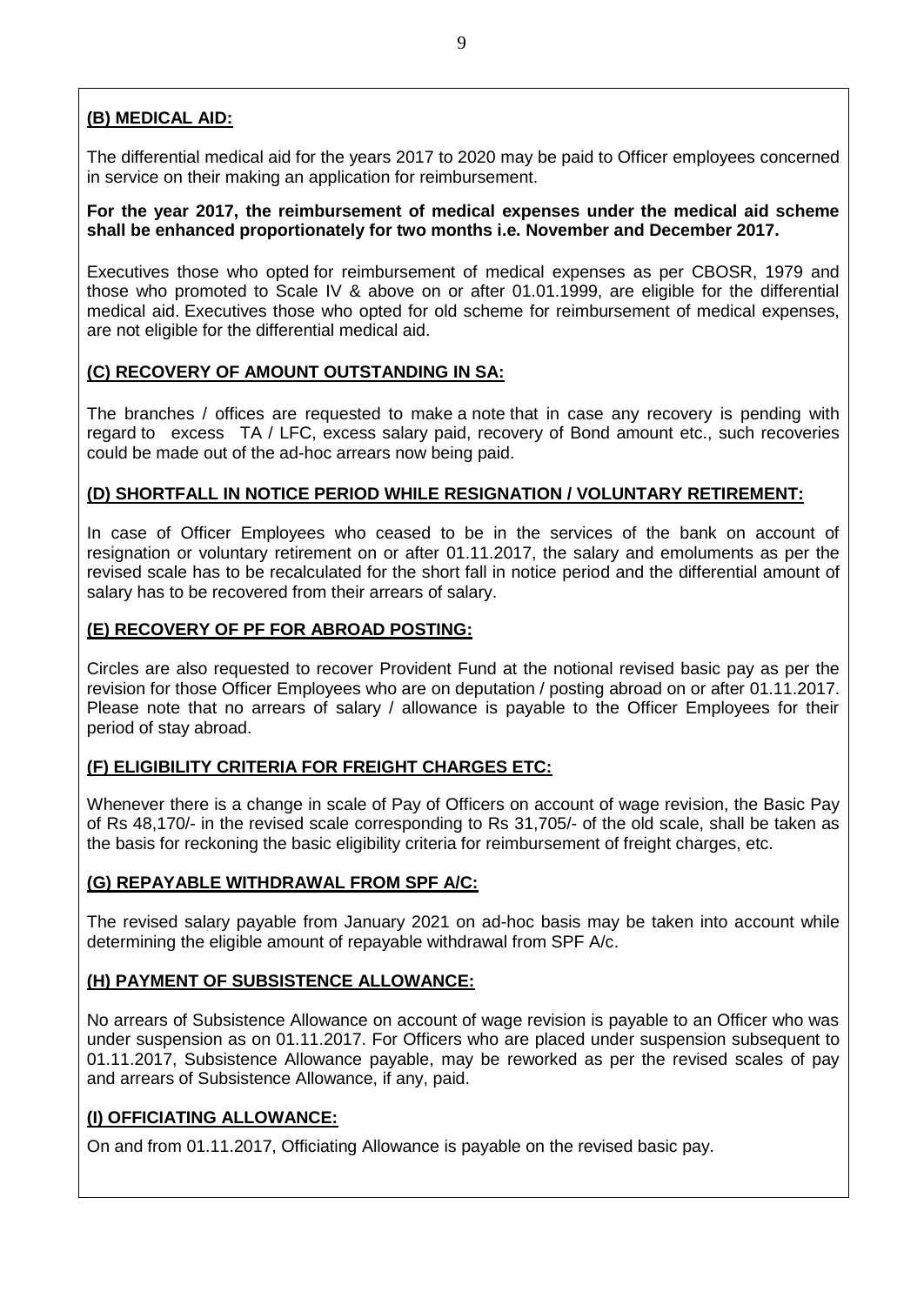## **(J) PAYMENT OF ARREARS OF SALARY ON AD-HOC BASIS:**

The ad-hoc amount equivalent to the net arrears payable for the period from November 2017 to December 2020, after adjusting the adhoc amount of arrears already paid (if any), shall be paid to the Officer employees and officer employees who cease to be in the services of the Bank on or after 01.11.2017, pending amendments to the relevant regulations of Canara Bank (Officers') Service Regulations, 1979. The date of payment of arrears shall be informed separately.

## **(K) DIFFERENTIAL PL ENCASHMENT**

The consequential difference in cash equivalent on encashment of Privilege Leave availed during the period from 01.11.2017 to 31.12.2020 on account of revision in scales of pay shall also be paid.

## **(L) DEDUCTION OF INCOME TAX**

While disbursing arrears, the proportionate Income Tax at Source will be deducted and remitted to the concerned authorities wherever applicable.

For any further clarifications, branches / offices are required to take up the same with their respective HRM Section only.

Circles are requested to take appropriate steps to implement all other terms of the Joint Note from the respective date from which they are effective.

**L V R PRASAD CHIEF GENERAL MANAGER**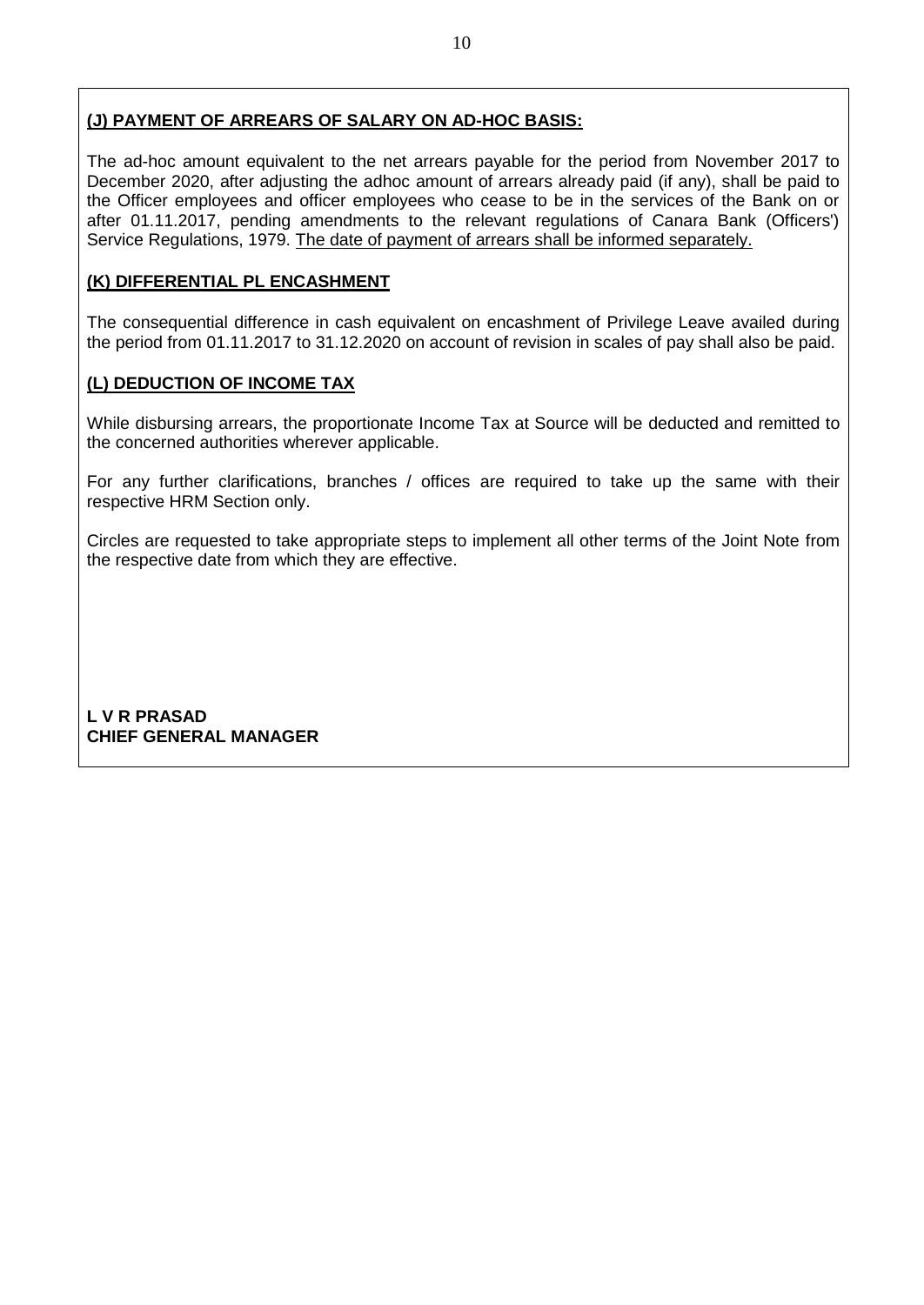| (Annexure -1 to HO Circular 957/2020 dated 23.12.2020) |  |
|--------------------------------------------------------|--|
| <b>Special Area Allowance</b>                          |  |

|     |                                                                                    | Allowances (Rs.) |             |
|-----|------------------------------------------------------------------------------------|------------------|-------------|
| SI. | Area                                                                               | Pay below        | Pay above   |
| No. |                                                                                    | Rs.36,001/-      | Rs.36,001/- |
| (1) | (2)                                                                                | (3)              | (4)         |
| 1.  | <b>Mizoram</b>                                                                     |                  |             |
|     |                                                                                    |                  |             |
|     | Chimptuipui District and areas beyond 25 kms. From<br>a)                           |                  |             |
|     | Lunglei Town in Lunglei District.                                                  | 4000             | 5200        |
|     |                                                                                    |                  |             |
|     |                                                                                    |                  |             |
|     | Entire Lunglei District excluding areas beyond 25<br>b)<br>kms. From Lunglei town. | 3200             | 4200        |
|     |                                                                                    |                  |             |
|     | <b>Entire Aizawl District</b><br>C)                                                | 2400             | 3000        |
| 2.  | Nagaland                                                                           |                  |             |
|     |                                                                                    | 3200             | 4200        |
| 3.  |                                                                                    |                  |             |
|     | <b>Andaman &amp; Nicobar Islands</b>                                               |                  |             |
|     |                                                                                    | 4000             | 5200        |
|     | a) North Andaman, Middle Andamans, Little Andaman,                                 |                  |             |
|     | Nicobar & Narcondum Islands                                                        |                  |             |
|     | b) South Andaman (including Port Blair)                                            | 3200             | 4200        |
|     |                                                                                    |                  |             |
| 4.  | <b>Sikkim</b>                                                                      | 4000             | 5200        |
| 5.  | <b>Lakshadweep Islands</b>                                                         | 4000             | 5200        |
| 6.  | Assam                                                                              | 640              | 800         |
| 7.  | Meghalaya                                                                          | 640              | 800         |
| 8.  | <b>Tripura</b>                                                                     |                  |             |
|     |                                                                                    | 3200             | 4200        |
|     | a) Difficult areas of Tripura                                                      |                  |             |
|     |                                                                                    |                  | 3000        |
|     | Throughout Tripura except difficult areas.<br>b)                                   | 2400             |             |
| 9.  | <b>Manipur</b>                                                                     |                  |             |
|     |                                                                                    | 2400             | 3000        |
| 10. | <b>Arunachal Pradesh</b>                                                           |                  |             |
|     |                                                                                    |                  |             |
|     | Difficult areas of Arunachal Pradesh<br>a)                                         | 4000             | 5200        |
|     |                                                                                    |                  |             |
|     | Throughout Arunachal Pradesh other than difficult<br>b)                            | 3200             | 4200        |
|     | areas.                                                                             |                  |             |
| 11. | Jammu & Kashmir                                                                    |                  |             |
|     |                                                                                    |                  |             |
|     | Kathua District:<br>1)<br>Niabat Bani, Lohi, Malhar and Machhodi                   | 4000             | 5200        |
|     | 2) Udhampur District:                                                              |                  |             |
|     | a) Dudu Basantgarh, Lander Bhamag Illaga, other                                    |                  |             |
|     | than those included in Part 2(b).                                                  | 4000             | 5200        |
|     | b) Areas upto Goel from Kamban Side and areas                                      | 3200             | 4200        |
|     | upto Arnas from Keasi side in Tehsil Mohre.                                        |                  |             |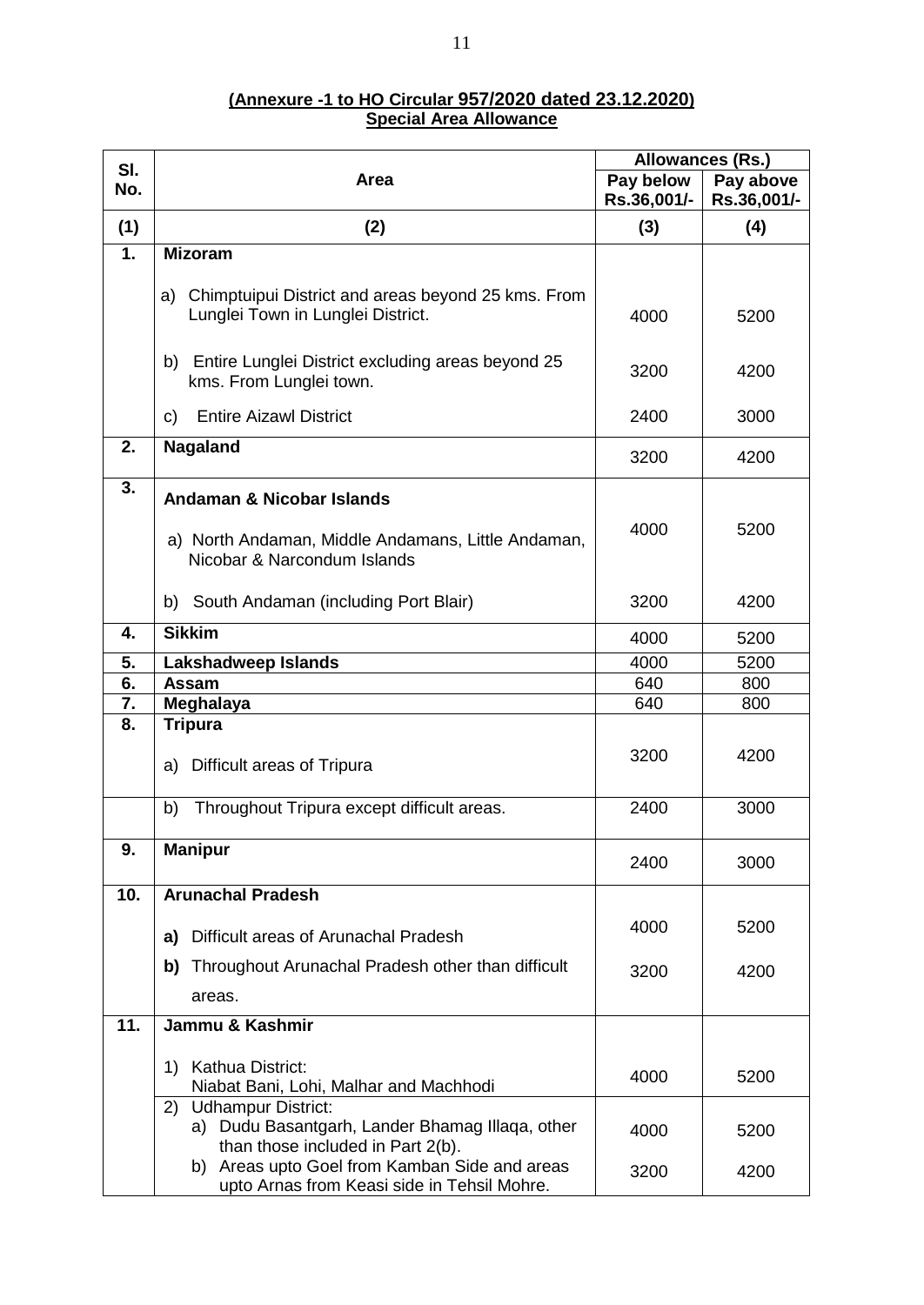| SI. |                                                                                                                                                                                                                                                                         | Allowances (Rs.)         |                          |
|-----|-------------------------------------------------------------------------------------------------------------------------------------------------------------------------------------------------------------------------------------------------------------------------|--------------------------|--------------------------|
| No. | Area                                                                                                                                                                                                                                                                    | Pay below<br>Rs.36,001/- | Pay above<br>Rs.36,001/- |
| (1) | (2)                                                                                                                                                                                                                                                                     | (3)                      | (4)                      |
|     | 3) Doda District:<br>Illaquas of Padder and Niabat Nowgam in Kishtwar<br>Tehsil                                                                                                                                                                                         | 4000                     | 5200                     |
|     | Leh District:<br>4)<br>All places in the District                                                                                                                                                                                                                       | 4000                     | 5200                     |
|     | 5)<br><b>Barmulla District</b><br>a) Entire Gurez-Nirabat, Tangdar Sub-Division and<br>Keran Illaqua                                                                                                                                                                    | 4000                     | 5200                     |
|     | b) Matchill                                                                                                                                                                                                                                                             | 3200                     | 4200                     |
|     | 6) Poonch and Rajouri District :<br>Areas in Poonch and Rajouri District excluding the<br>towns of Poonch and Rajouri and Sunderbani and<br>other urban areas in the two Districts                                                                                      | 2400                     | 3000                     |
|     | 7) Areas not included in (1) to (6) above, but which are<br>within the distance of 8 kms. from the line of Actual<br>Control or at places which may be declared as<br>qualifying for border allowance from time-to-time by<br>the State Government for their own staff. | 2400                     | 3000                     |
| 12. | <b>Himachal Pradesh</b>                                                                                                                                                                                                                                                 |                          |                          |
|     | (1) Chamba District<br>(a) Pangi Tehsil, Bharmour Tehsil, Panchayats:<br>Badgaun, Bajol, Deol Kugti, Nayagam and Tundah,<br>Villages: Ghatu of Gram Panchayat Jagat, Kanarsi<br>of Gram Panchayat Chauhata                                                              | 4000                     | 5200                     |
|     | (b) Bharmour Tehsil, excluding Panchayats and<br>Villages included in (a) above.                                                                                                                                                                                        | 3200                     | 4200                     |
|     | (c) Jhandru Panchayat in Bhatiyat Tehsil, Churah<br>Tehsil, Dalhousie Town (including Banikhet proper).                                                                                                                                                                 | 2400                     | 3000                     |
|     | (2) Kinnaur District:<br>a) Asrang, Chitkul and Hango Kuno/ Charang<br>Panchayats, 15/20 Area comprising the Gram<br>Panchayats of Chhota Khamba, Nathpa and<br>Rupi, Pooh Sub-Division, excluding the                                                                  | 4000                     | 5200                     |
|     | Panchayat Areas specified above.<br>b) Entire District other than Areas included in (a)<br>above.                                                                                                                                                                       | 3200                     | 4200                     |
|     | Kullu District:<br>3)                                                                                                                                                                                                                                                   |                          |                          |
|     | a) 15/20 Area of Nirmand Tehsil, comprising the<br>Gram Panchayats of Kharga, Kushwar and Sarga                                                                                                                                                                         | 4000                     | 5200                     |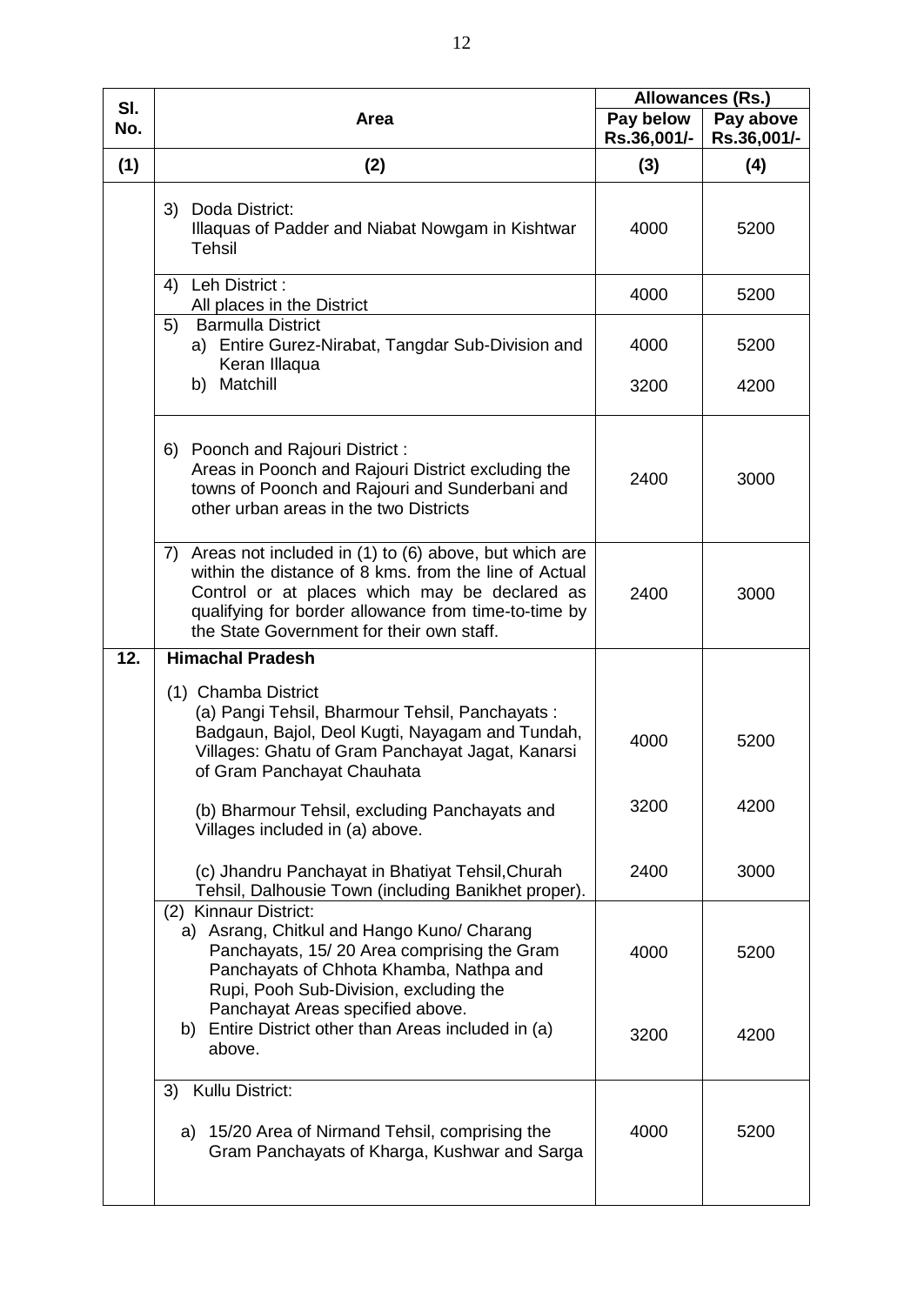| SI. |                                                                                                                                                                                                                                                                                                                                                                                                                                                                                                                                                     | Allowances (Rs.)         |                          |
|-----|-----------------------------------------------------------------------------------------------------------------------------------------------------------------------------------------------------------------------------------------------------------------------------------------------------------------------------------------------------------------------------------------------------------------------------------------------------------------------------------------------------------------------------------------------------|--------------------------|--------------------------|
| No. | Area                                                                                                                                                                                                                                                                                                                                                                                                                                                                                                                                                | Pay below<br>Rs.36,001/- | Pay above<br>Rs.36,001/- |
| (1) | (2)                                                                                                                                                                                                                                                                                                                                                                                                                                                                                                                                                 | (3)                      | (4)                      |
|     | b) (Outer-Saraj (excluding villages of Jakat-Khana<br>and Burrow in Nirmand Tehsil) and entire District<br>excluding outer Seraj area and pargana of<br>Pandrabis but including villages Jagat-Khana and<br>Burrow of Tehsil Nirmand).                                                                                                                                                                                                                                                                                                              | 2400                     | 3000                     |
|     | (4) Lahaul and Spiti District:<br>Entire area of Lahaul and Spiti                                                                                                                                                                                                                                                                                                                                                                                                                                                                                   | 4000                     | 5200                     |
|     | (5) Shimla District:<br>15/20 area of Rampur Tehsil comprising of<br>a)<br>Panchayats of Koot, Labana-Sadana, Sarpara and<br>Chadi-Branda.<br>Dora-Kawar Tehsil, Gram Panchayat of Darkali in<br>b)<br>Rampur, Kashapath Tehsil and Munish, Ghori                                                                                                                                                                                                                                                                                                   | 4000<br>3200             | 5200<br>4200             |
|     | Chaibis of Pargana Sarahan.<br>Chopal Tehsil and Ghoris, Panjgaon, Patsnau,<br>C)<br>Naubis and Teen Koti of Pargana Sarahan, Deothi<br>Gram Panchayat of Taklesh Area, Pargana<br>Barabis, Kasba Rampur and Ghori Nog of Pargana<br>Rampur of Rampur Tehsil, Simla Town and its<br>suburbs (Dhalli, Jatog, Kasumpti, Mashobra,<br>Taradevi and Tutu).                                                                                                                                                                                              | 2400                     | 3000                     |
|     | (6) Kangra District:                                                                                                                                                                                                                                                                                                                                                                                                                                                                                                                                |                          |                          |
|     | a) Areas of Bara Bhangal and Chhota Bhangal                                                                                                                                                                                                                                                                                                                                                                                                                                                                                                         | 3200                     | 4200                     |
|     | b) Dharamshala Town of Kangra District and the<br>following offices located outside the Municipal<br>limits but included in Dharamshala Town-<br>Women's ITI, Dari, Mechanical Workshop,<br>Ramnagar, Child Welfare and Town and Country<br>Planning Offices, Sakoh, CRSF Office at lower<br>Sakoh, Kangra Milk Supply Scheme, Dugiar,<br>HRTC Workshop, Sadher, Zonal Malaria Office,<br>Dari, Forest Corporation Office, Shamnagar, Tea<br>Factory, Dari, I.P.H. Sub-Division, Dan,<br>Settlement Office, Shamnagar, Hinwa Project,<br>Shamnagar. | 2400                     | 3000                     |
|     | Palampur Town of Kangra District including<br>HPKVV Campus at Palampur and the following<br>offices located outside its municipal limits but<br>included in Palampur Town - H.P. Krishi<br>Vishwavidhalaya Campus, Cattle Development<br>Office/Jersey Farm, Banuri, Sericulture<br>Office/Indo-German Agriculture<br>Workshop/HPPWD Division, Bundla, Electrical<br>Sub-Division, Lohna, D.P.O. Corporation, Bundla,<br>Electrical HESEE Division, Ghuggar.                                                                                        |                          |                          |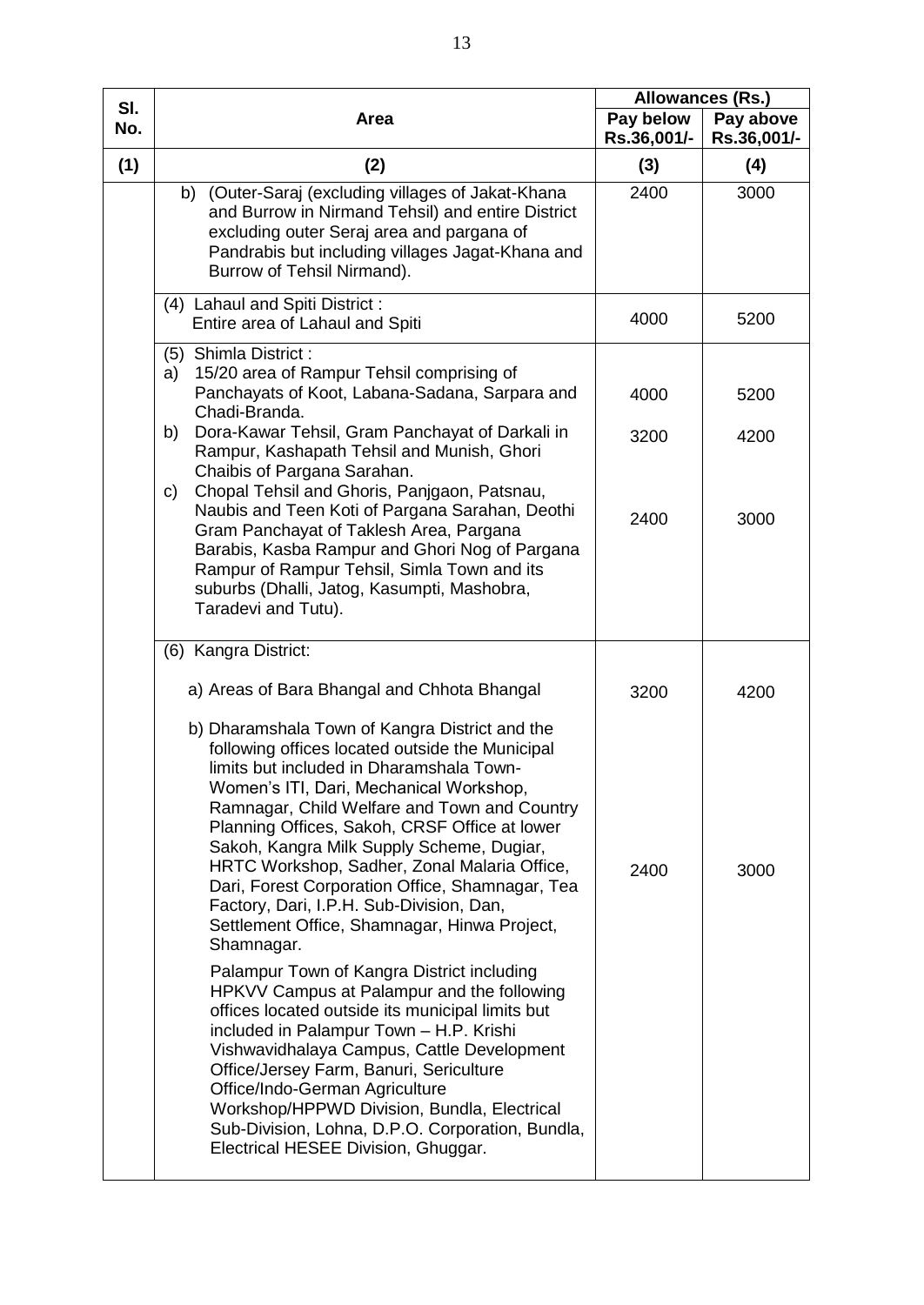| SI. |                                                                                                                                                                                                                                                                                                                                                                                                                                                                                                                                                                                                               |             | Allowances (Rs.) |
|-----|---------------------------------------------------------------------------------------------------------------------------------------------------------------------------------------------------------------------------------------------------------------------------------------------------------------------------------------------------------------------------------------------------------------------------------------------------------------------------------------------------------------------------------------------------------------------------------------------------------------|-------------|------------------|
| No. | <b>Area</b>                                                                                                                                                                                                                                                                                                                                                                                                                                                                                                                                                                                                   | Pay below   | Pay above        |
|     |                                                                                                                                                                                                                                                                                                                                                                                                                                                                                                                                                                                                               | Rs.36,001/- | Rs.36,001/-      |
| (1) | (2)                                                                                                                                                                                                                                                                                                                                                                                                                                                                                                                                                                                                           | (3)         | (4)              |
|     | <b>Mandi District:</b><br>(7)<br>Valley<br>Jogindernagar Tehsil,<br>Chhuhar<br>of<br>in thunag Tehsil-of Bagraa, Chatri,<br>Panchayats<br>Chhotdhar, Garagushain, Gatoo, Garyas, Janjehli,<br>Jaryar, Johar, Kalhani, Kalwan, Kholanal, Loth,<br>Silibagi, Somachan, Thachdhar, Tachi, Thana,<br>Panchayats of Dharampur Block- Binga, Kamlah,<br>Saklana, Tanyar and Tarakholah, Panchayats of<br>Karsog Tehsil - Balidhar, Bagra, Gopalpur, Khajol,<br>Mahog, Mehudi, Manj, Pekhi, Sainj, Sarahan and<br>Teban, Panchayats of Sundernagar Tehsil - Bohi,<br>Batwara, Dhanyara, Paura-Kothi, Seri and Shoja. | 2400        | 3000             |
|     | 8) Sirmaur District:<br>Panchayats of Bani, Bakhali (Pachhad Tehsil),<br>Bharog Bheneri (Paonta Tehsil), Birla (Nahan<br>Tehsil), Dibber (Pachhad Tehsil) and Thana Kasoga<br>(Nahan Tehsil) and Thansgin Tract                                                                                                                                                                                                                                                                                                                                                                                               | 2400        | 3000             |
|     | Solan District:<br>(9)<br>Mangal Panchayat.                                                                                                                                                                                                                                                                                                                                                                                                                                                                                                                                                                   | 2400        | 3000             |
|     | Remaining areas of Himachal Pradesh not<br>(10)<br>included in (1) to (9) above.                                                                                                                                                                                                                                                                                                                                                                                                                                                                                                                              | 640         | 800              |
| 13. | <b>Uttar Pradesh:</b><br>Areas under Chamoli, Pithoragarh and Uttar Kashi<br><b>Districts</b>                                                                                                                                                                                                                                                                                                                                                                                                                                                                                                                 | 4000        | 5200             |
| 14. | Uttarakhand:<br>Areas under Chamoli, Pithoragarh, Uttarkashi,<br>Rudraprayag and Champavat Districts                                                                                                                                                                                                                                                                                                                                                                                                                                                                                                          | 4000        | 5200             |
| 15. | <b>West Bengal</b><br>South 24 Pargana District<br>Sunderban Areas (south of Dampier Hodge's line),<br>namely, Bhanatush Khali (Rampura), Kumirmari<br>(Bagna), Jhinga Khali, Sajnakhali, Gosaba, Amlamathi<br>(Bidya), Canning, Kultali, Piyali, Nalgaraha, Raidighi,<br>Bhanchi, Pathar Pratima, Bhagabatpur, Saptamukhi,                                                                                                                                                                                                                                                                                   | 1000        | 1000             |
|     | Namkhana, Sikarpur, Kakdwip, Sagar, Mousini,<br>Kalinagar, Haroa, Hingalganj, Basanti, kuemari, Kultola,<br>Ghushioghata (Kulti)                                                                                                                                                                                                                                                                                                                                                                                                                                                                              |             |                  |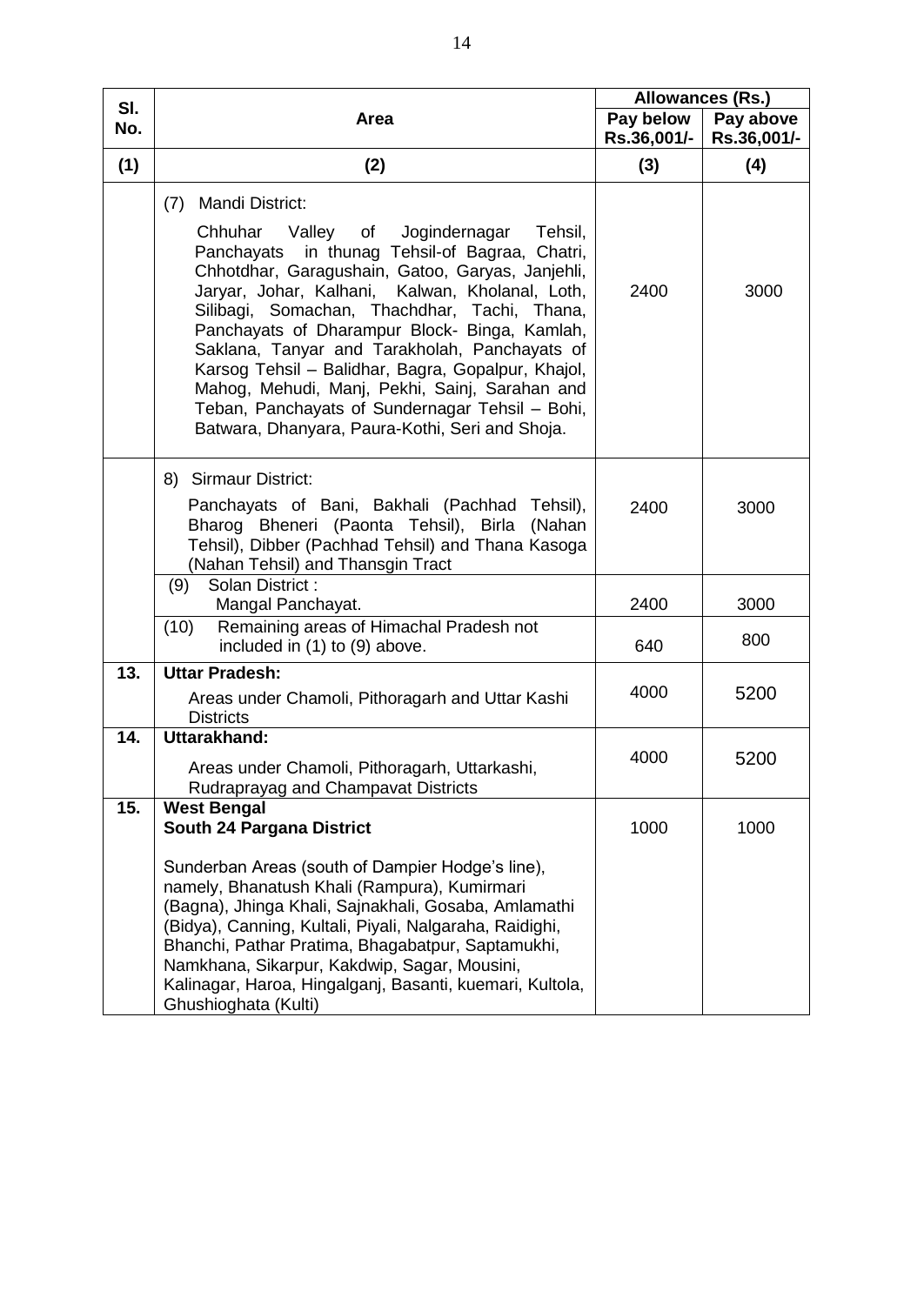# **(Annexure-2 to HO Circular 957/2020 dated 23.12.2020) Leave Rules**

#### **1. Privilege Leave:**

Privilege Leave other than for the purpose of availing the Leave Fare Concession should be applied not less than 10 days before the proposed date of commencement of such leave.

Privilege Leave taken on sick grounds when there is no credit in the sick leave account of the employee, will not be counted as an occasion of availing Privilege leave.

Privilege Leave accruing to an employee shall be allowed to be accumulated beyond 240 days up to a maximum of 270 days. However, encashment of privilege leave shall be restricted up to a maximum of 240 days.

## **2. Unavailed Casual Leave**

- i) Casual leave not availed of in the year 2017 or in any subsequent years shall lapse in the following five years.
- ii) On and from 01.11.2020, although the availment of unavailed casual leave (UCL) by the Officers in the following years shall continue to be permitted only on medical grounds, production of medical certificate need not, henceforth, be insisted upon in case the period of such unavailed casual leave at a stretch not exceeding four days.

## **3. Maternity Leave**

 Clause 30 of Bipartite Settlement dated 27th April 2010 shall be substituted by the following:

(a) Matemity leave, which shall be on substantive pay, shall be granted to a female employee generally for a period not exceeding 6 months on any one occasion and 12 months during the entire period of her service.

**Note:** (i) in case of delivery of twins, the period of Maternity Leave shall be 8 months.

(ii) Maternity Leave may be availed Combining with any other kind of leave except casual leave.

(b) In case of miscarriage/MTP/abortion, maternity leave may be granted as a rule upto 6 weeks on the basis of medical certificate/advice of a competent medical practitioner, i.e. a qualified gynaecologist. In special/exceptional cases involving medical complications, associated with miscarriage/MTP/abortion, maternity leave may be granted beyond 6 weeks if advised by a competent medical practitioner (qualified gynaecologist) but upto 6 months only on any one occasion, within the overall limit of 12 months during the entire period of service.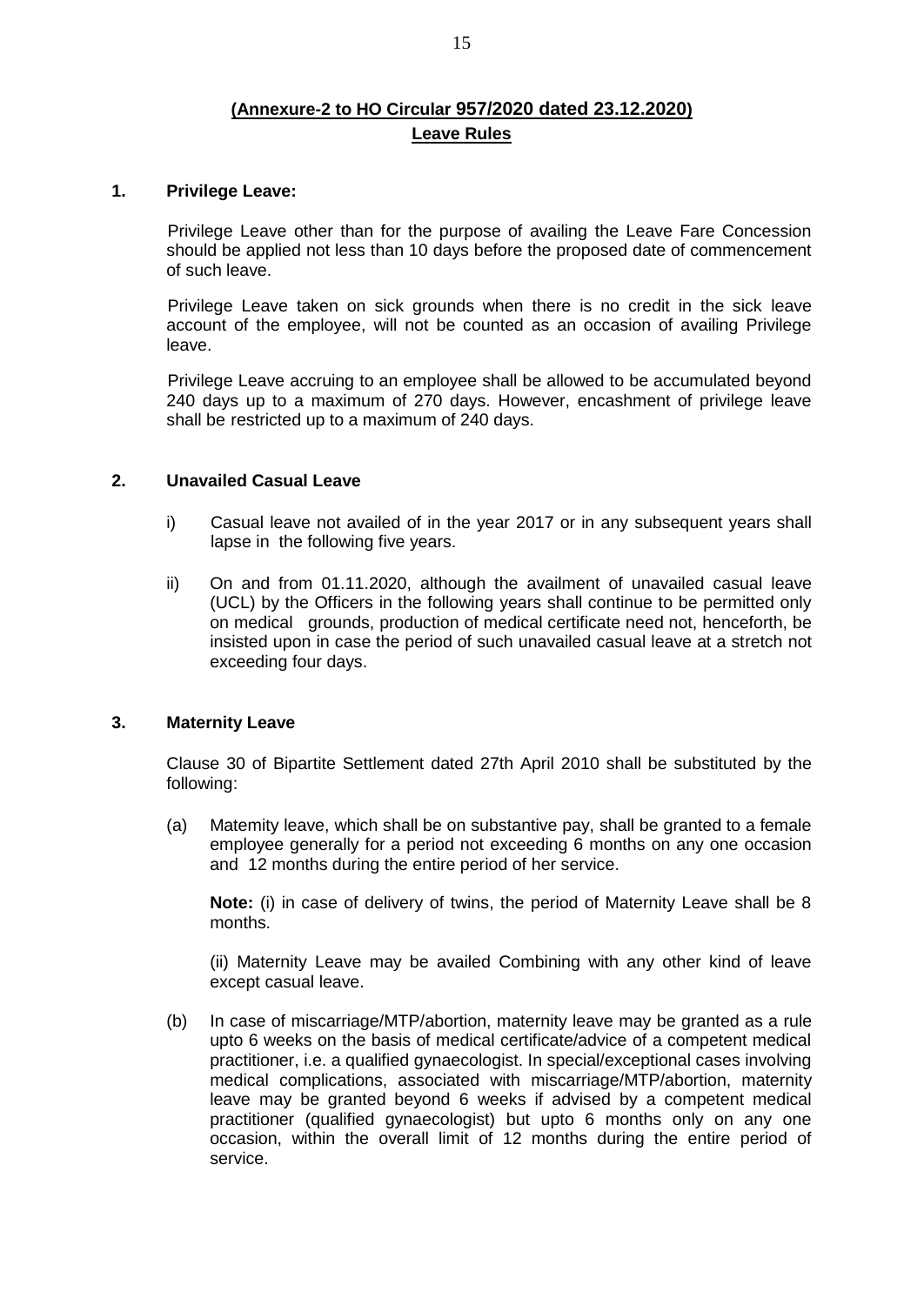(c) Within the overall period of 12 months, leave may also be granted in case of hysterectomy upto a maximum of 60 days.

Note: In the case of employees who have availed and exhausted Maternity Leave of 12 months, leave of 15 days shall be sanctioned over and above the same, subject to production of Medical Certificate.

- (d) Leave may also be granted once during service to a childless female employee for legally adopting a child who is below one year of age, for a maximum period of nine months, subject to the following terms and conditions:
	- i. Leave will be granted for adoption of only one child.
	- ii. The adoption of a child should be through a proper legal process and the employee should produce the adoption-deed to the Bank for sanctioning such leave.
	- iii. The permanent part-time employees are also eligible for grant of leave for adoption of a child.
	- iv. The leave shall also be available to biological mother in cases where the child is born through surrogacy.
	- v. The leave shall be availed within overall entitlement of 12 months during the entire period of service
- (e) Within the overall period of 12 months, leave may also be granted in case of hospitalisation on account of the following gynecological ailments/treatments upto a maximum of 30 days.
	- i. AUB (Abnormal uterine bleeding).
	- ii. Ovarian Tumor.
	- iii. Tubectomy / Tubectomy reversal
	- iv. Post-Partum Depression (PPD)
	- v. Post Partum Hemorrhage (PPH)
	- vi. Acute Pelvic Inflammatory Disease (Acute PID)
	- vii. Dysfunction Uterine Bleeding; Dysfunction (DUB)

#### **4. Paternity Leave**

With effect from the 1st June 2015, male employees with upto two surviving children shall be eligible for 15 days Paternity Leave during his wife's confinement. This leave may be combined with any other kind of leave except Casual Leave. The leave may be availed upto 15 days before or upto 6 months from the date of delivery of the child.

Note: Paternity Leave as above shall be allowed to employees with upto two surviving children for legally adopting a child who is below one year of age .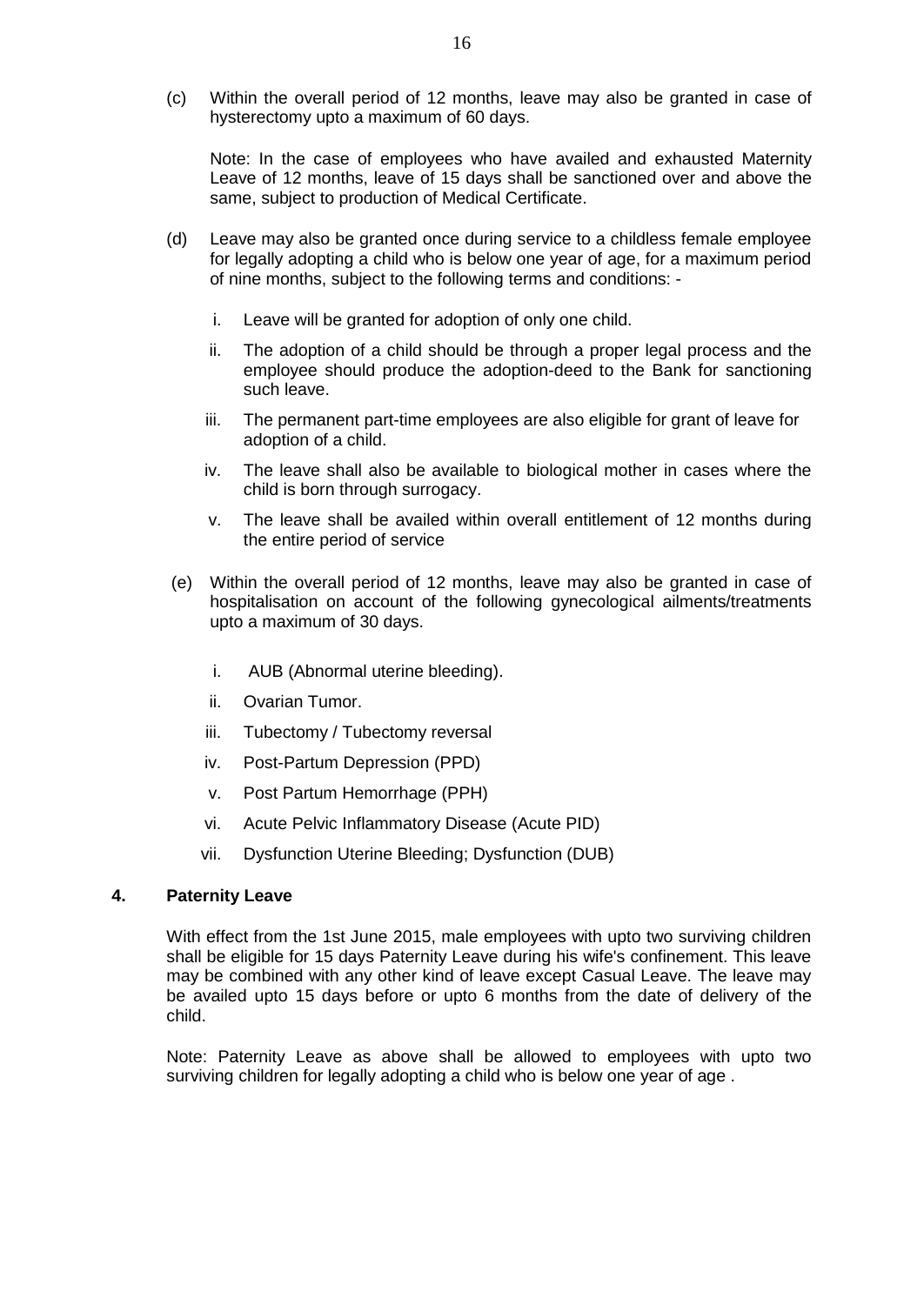## **5. Sick Leave**

- a) An officer employee upon completion of 30 years of service, shall be eligible for further additional sick leave of 3 months at the rate of one month for each year of service in excess of 30 years, subject to a maximum of 720 days in entire service.
- b) Women officer employees can avail sick leave for the sickness of their children of 8 years and below subject to production of medical certificate.

## **6. Special Casual Leave**

- a) With effect from the 1/11/2020, Special Casual Leave may be granted to an employee on occasions when the branch where the employee is working or the place where the employee is residing is affected by curfew, riots, prohibitory orders, natural calamities, floods, etc.
- b) With effect from 01/11/2020, 4 days Special Casual leave shall be granted to all physically/orthopedically handicapped employees each year.

## **7. Extraordinary Leave:**

In partial modification of Clause 13.34 of Settlement dated 19th October 1966 and Clause 36 of Settlement dated 25th May, 2015, in exceptional circumstances, Extraordinary Leave may be sanctioned (without wages) not exceeding 3 months on any one occasion (up to 4 months in extreme medical circumstances).and upto a maximum of 24 months during the entire period of an employees' service.

Note :- The employees will not be losing any seniority on account of availing extraordinary leave on Medical grounds.